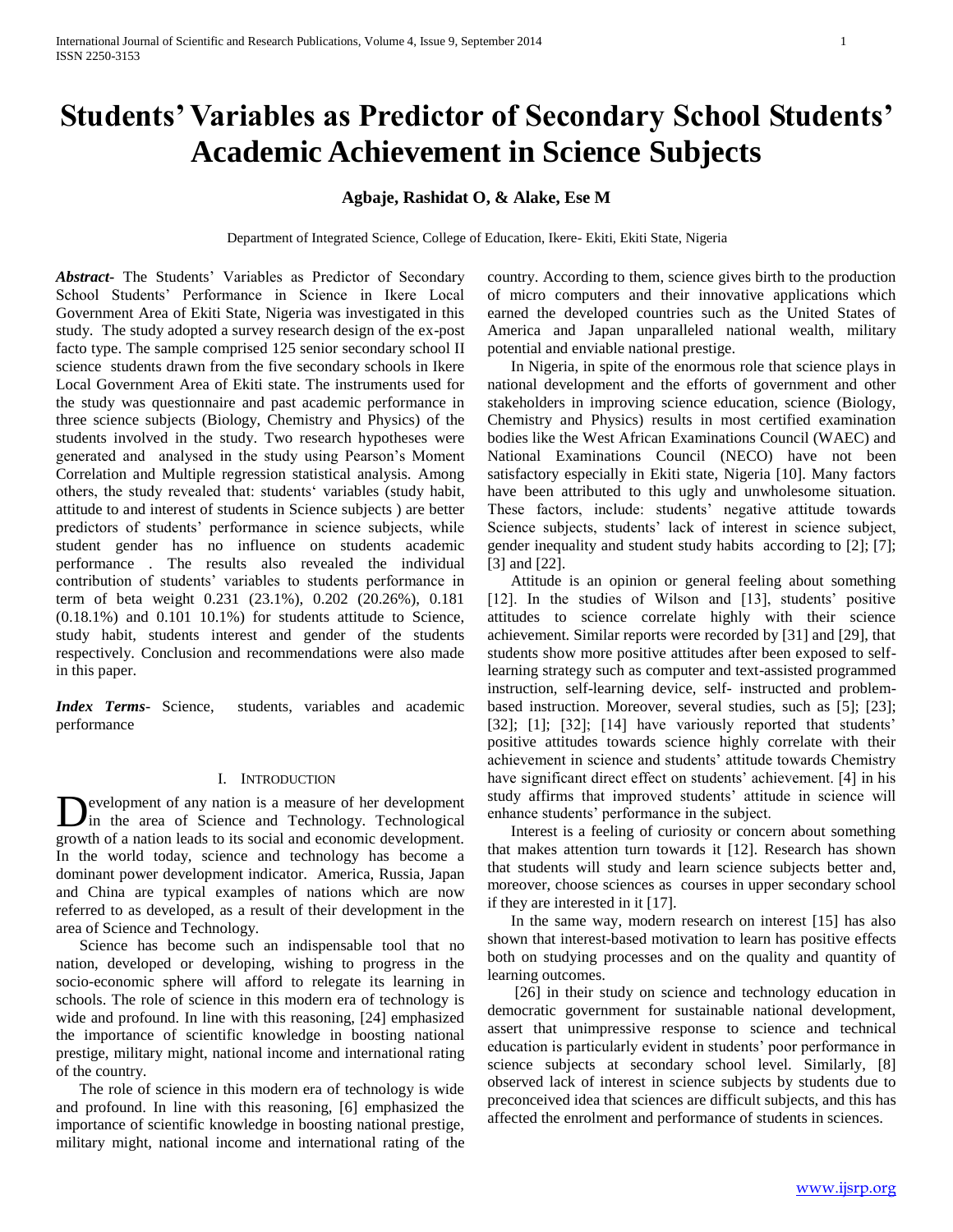Researchers have identified a number of factors that may have impact on students' interest in specific subjects. For example, in a study on structural and dynamic aspects of interest development, [18] identified a significant decline in interest in Physics, Chemistry and Mathematics as students' progress through secondary school. He also noted that this decline is especially pronounced for girls. Similarly, according to [34], research into students' attitude and interest in Physics originates from the 1960s and 1970s, basic questions are still open: how to make students' attitude towards science more favourable and how to increase their interest in the subject. Interest has many implications for studying and learning.

 It is particularly noteworthy that a variety of research also found significant gender differences in attitude towards, and interest in science, with girls losing interest faster than boys in secondary school ( [14]; [30]; and [11). Also, [20] indicate that these gender differences were most likely to be connected with a number of variables related to classroom experiences, including pedagogical variables. [28] in their study to determine the factors which predict performance in secondary school science subjects asserts that sex is a very good predictor of performance in science subjects at secondary school level. Similarly, the findings of [6] reveals significant in the aspect of gender difference in favour of boys in Physics achievement. Also, [25] observed that there is gender inequality in science, technology and mathematics.

 Conversely, [16], [21] and [9] in their separate studies on comparative analysis of SSCE and NECO results in Ohaukwu local government area of Ebonyin State, gender differences in learning outcomes background and differences in gender gap comparisons across racial/ethnic groups in education and work respectively reported that there is no significant effect of gender on achievement of Physics.

#### II. RESEARCH HYPOTHESES

 The following research hypotheses were formulated and tested at  $p < 0.05$ :

 HO1. There is no significant relationship between student variables and student academic performance in science subjects.

 $HO<sub>2</sub>$ : There is no significant relationship between the contributions of student variables to the academic performance of secondary school student in science subjects.

#### III. METHODOLOGY

 The study was a descriptive survey of *ex-post facto* research design which was questionnaire based. The target population for this study comprised of all senior secondary class II (SS 2) science students in all the public secondary schools in Ikere Local Government Area of Ekiti State, Nigeria. Stratified random sampling technique was used to select twenty (25) students each from each of the five (5) selected secondary schools from Ikere Local Government Area of Ekiti State. A total of one hundred and twenty five (125) students were used as samples for the study, these comprise of seventy two (72) male and fifty three (53) female. The instruments used for this study was questionnaire and past records of academic performance of

students in Biology, Chemistry and Physics obtained from the schools involved in the study. The questionnaire is designed to elicit information about students' attitude towards Biology, Chemistry and Physics; Interest in Biology, Chemistry and Physics; Students' study habits; and Students' gender. With the permission of the authorities of the schools used for the study, the questionnaires were administered on the affected senior secondary class 2 Science students. The questionnaire copies were then collected and each of them was scored accordingly and the data collected were later analysed using Pearson's Product Moment Correlation and Multiple regression statistical analysis at 0.05 level of significance.

#### IV. RESULT AND DISCUSSION

#### **Hypothesis 1**

 There is no significant relationship between student variables and student academic performance in Science.

|                    | Gender  | Physics     | Physics         | Study   | Student     |
|--------------------|---------|-------------|-----------------|---------|-------------|
|                    |         | Attitudinal | <b>Interest</b> | Habit   | Academic    |
|                    |         | Scale       | Scale           |         | Performance |
| Gender             | 1.000   |             |                 |         |             |
| Physics            | .031    | 1.000       |                 |         |             |
| Attitudinal        |         |             |                 |         |             |
| Scale              |         |             |                 |         |             |
| Physics            | $-.042$ | $.209*$     | 1.000           |         |             |
| Interest           |         |             |                 |         |             |
| Scale              |         |             |                 |         |             |
| <b>Study Habit</b> | .014    | .055        | $.410*$         | 1.000   |             |
| <b>Student</b>     | .057    | $.371*$     | $.300*$         | $.512*$ | 1.000       |
| Academic           |         |             |                 |         |             |
| Performance        |         |             |                 |         |             |

# **Table 2: Correlation matrix of student variables and student academic performance in Science**

\* correlation is significant at the  $0.05$  level  $(2 - \text{tailed})$ 

 The result from table 2 shows that r-cal between the students study habit and their academic performance in science is significant (i.e. r-cal = .512 > r-table =0.195). Also, student attitude towards science and their academic performance in science is also significant (i.e. r-cal = .371 > r-table = 0.193). Similarly, It also shows that r-cal between student interest in science and Students performance in science subjects is significant (i.e. r-cal = .300 > r-table = 0.193). Moreover, student study habit and their interest in science subjects are significant (i.e. r-cal = .410 > r-table = 0.193). It also shows that r-cal between student interest in Science and Students attitude towards science subjects is significant (i.e. r-cal = .209  $>$  r-table = 0.193). The result further revealed that r-cal between student gender and Students performance in science is not significant (i.e. r-cal =  $.057 < r$ -table = 0.193).

 In summary, student study habit shows the highest relationship with student academic performance in science with  $r$ -cal = 0.512, followed and interest in science with  $r$ -cal = .410, followed by students' attitude and their academic performance in science with  $r$ -cal = .371, followed by student interest and their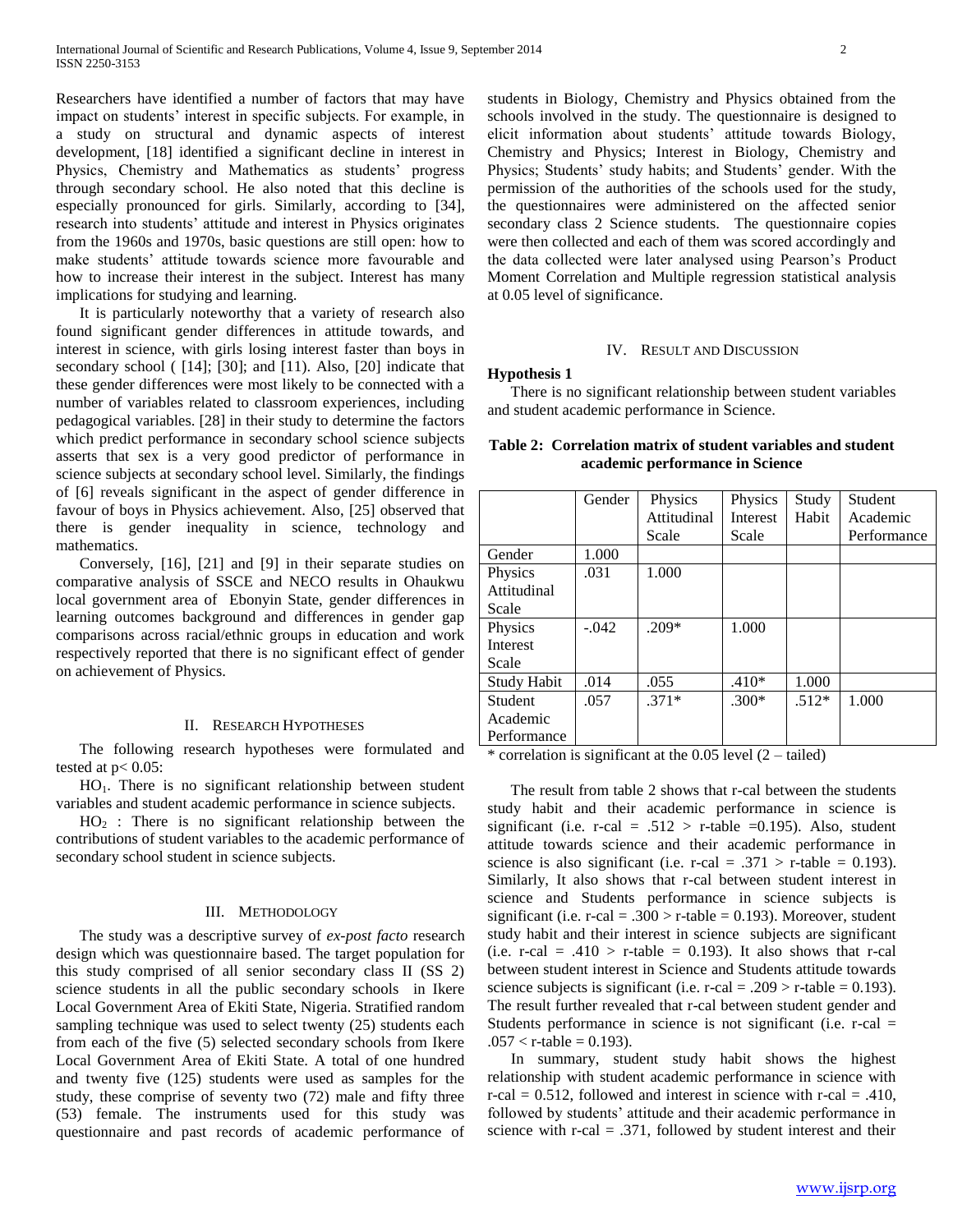performance in science subjects with r-cal = .300 while the correlation between students' interest in science and attitude towards science subjects has the least value of r-cal = .209. The result shows no correlation between students' gender and Students performance in science subjects.

### **Hypothesis 2**

 There is no significant relationship between the contributions of student variables to the academic performance of secondary school student in science subjects.

 In order to test the hypothesis, scores on all the identified predictors (students' variables) of academic performance constitute the independent variables while students' academic performance represents the dependent variable. These set of scores were subjected to statistical analysis using multiple regression analysis at 0.05 level of significance.

The regression model is specified as follows:

 $Y = f(x)$ 

 $Y = b_0 + b_1X_1 + b_2X_2 + b_3X_3 + b_4X_4 + U_i$ 

Where  $X_1$  = student study habit

 $X_2$  = science interest Scale  $X_3$  = science Attitude Scale  $X_4$  = gender  $b_i$  = slope  $U_i$  = stochastic error term.

Regression result is presented in table 3 below

# **Table 3: Multiple regressions of the student variables and academic performance of secondary school students' in science subjects.**

| Model    | B       | <b>Std</b> | <b>Beta</b> |       | <b>Sig</b> | <b>Remark</b> |
|----------|---------|------------|-------------|-------|------------|---------------|
|          |         | Error      |             | Т     | т          |               |
| Constant | 198.846 | 22.322     |             | 8.746 | .000       | Sig           |
| Gender   | 7.113   | 2.047      | .101        | .314  | .442       | Not Sig       |
| Student  | .120    | .174       | .231        | .690  | .490       | Sig           |
| Attitude |         |            |             |       |            |               |
| Scale    |         |            |             |       |            |               |
| Science  | .041    | .058       | .181        | .459  | .076       | Sig           |
| Interest |         |            |             |       |            |               |
| Scale    |         |            |             |       |            |               |
| Study    | .101    | .054       | .202        | 1.918 | .056       | Sig           |
| Habit    |         |            |             |       |            |               |

Dependent Variable: student academic performance.

Multiple  $R = 0.871$ Multiple  $R^2 = .759$ Adjusted  $R^2 = .759$  $F = 86.647$ Sig.  $F = .000$ 

 The result from table 3 shows that the students' attitude is the single best predictor of student academic performance in science subjects with beta weight 0.231 (23.1%). Student study habit is the second best predictor of student academic performance in science subjects with beta weight 0.202 (20.2%). This is followed by students' interest in science subjects and students'

gender with beta weight 0.181 (18.1%) and 0.101 (10.1%) respectively.

 The composite relationship between predictors (students' variables) and academic performance is very high, positive and statistically significant at 0.05 level (R=0.871, P<0.05). The coefficient of determinant  $(R^2)$  is 0.759. This implies that about 75.9% variation in the students' academic performance is jointly explained by variation in the predictor variables. The remaining 24.1% unexplained variation is largely due to variation in other variable which are not in line with the regression model but otherwise constitute the stochastic error term.

 Testing the effect of individual predictor variable on students' academic performance, the result shows that students' study habit ( $t=1.918$ ,  $P<0.05$ ), students' attitude ( $t=0.690$ ,  $P<0.05$ ) and students' interest in Science ( $t= .459$ ) were statistically significant at 95% confidence level in each case. However, the impact of Student gender ( $t = .314$ , P $> 0.05$ ) are not statistically significant at 0.05 level.

The regression model is statistically significant in terms of overall goodness of fit ( $F = 86.647$ ,  $P < 0.05$ ).

### V. DISCUSSION

 The results of the study were discussed based on the two research questions:

 The result from table 2 shows significant difference in the student attitude towards science subjects and their academic performance in science subjects significant (i.e.  $r$ -cal = .371 >  $r$ table  $= 0.193$ ). This shows that positive attitude towards science subjects is a good predictor academic performance in science subjects. This results agrees with the findings of [13] and [4] that students' positive attitudes to science subjects correlate highly with their science achievement and that improved students' attitude to science subjects enhance students' performance in the subject.

 Similarly, It also shows that r-cal between student interest in Science subjects and Students performance in science subjects is significant (i.e. r-cal = .300 > r-table = 0.193). That is, the result is significant. This results agrees with the findings of [15] that interest-based motivation to learn has positive effects both on studying processes and on the quality and quantity of learning outcomes. Moreover, the result that r-cal between student gender and Students performance in science subjects is not significant (i.e. r-cal =  $.057 <$  r-table = 0.193) agrees with the findings of [16], [21] and [9] in their separate studies reported that there is no significant effect of gender on achievement of science subjects.

 The result from table 3 shows that the students' attitude is the single best predictor of student academic performance in science subjects with beta weight 0.231 (23.1%). This results agrees with the findings of [13] and [4] that students' positive attitudes to science subjects correlate highly with their science achievement and that improved students' attitude to science subjects will enhance students' performance in the subject. This is followed by students' interest in science subjects and students' gender with beta weight 0.181(18.1%) and 0.101 (10.1%) respectively.

 The composite relationship between predictors (students' variables) and academic performance is very high, positive and statistically significant at 0.05 level (R=0.871, P<0.05). The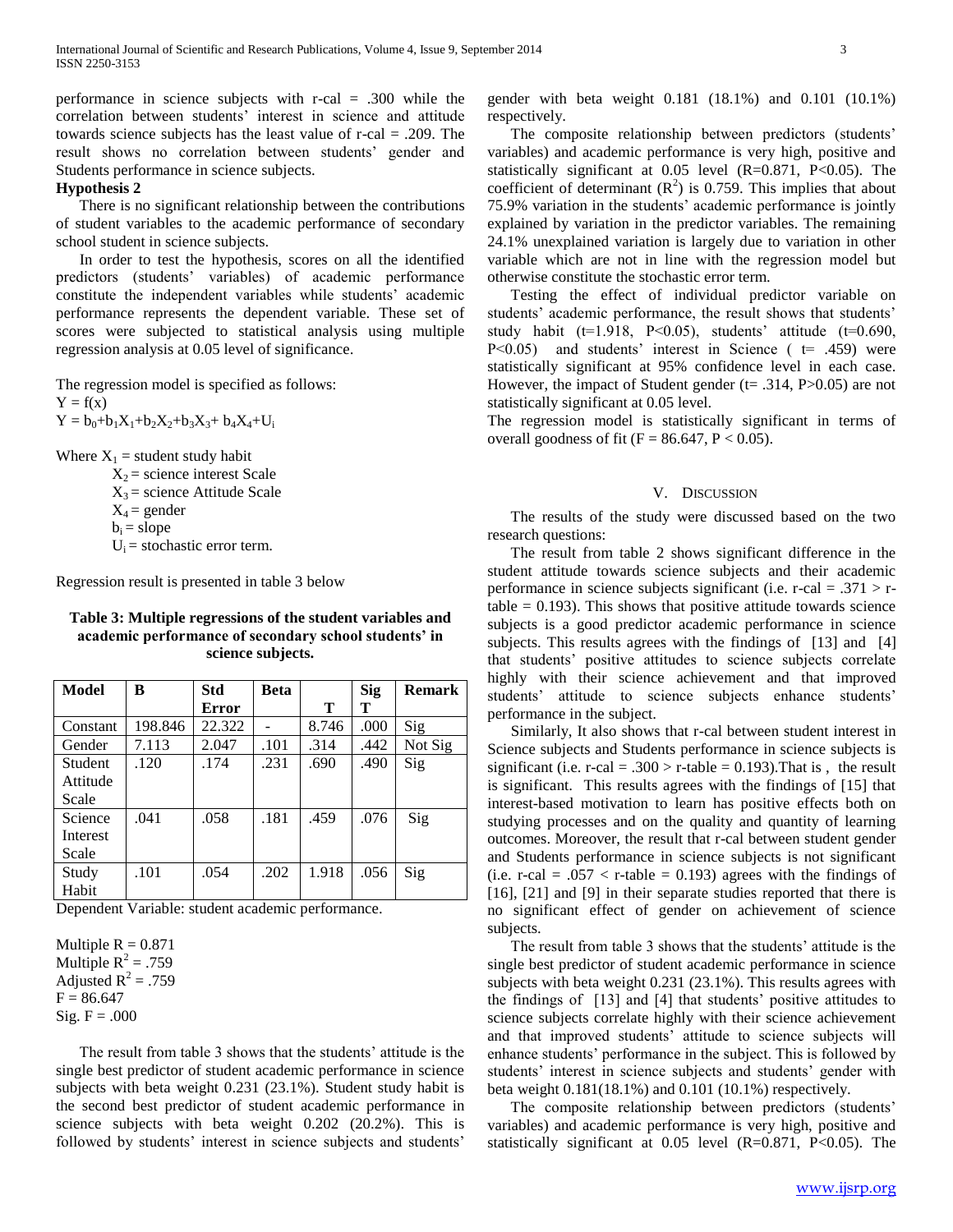coefficient of determinant  $(R^2)$  is 0.759. This implies that about 75.9% variation in the students' academic performance is jointly explained by variation in the predictor variables. The remaining 24.1% unexplained variation is largely due to variation in other variable which are not in line with the regression model but otherwise constitute the stochastic error term.

#### VI. CONCLUSION

 As a result of the findings of this study, it is concluded that students' variables (students' attitude towards science subjects, Students' interest in science subjects and study habit) were significantly important to students' academic performance in science subjects. This simply implies that performance of student in science subjects strongly depend on students' attitude towards science subjects, Students' interest in science subjects and study habit of the students.

## VII. RECOMMENDATIONS

 Based on the findings of this study, it was recommended that: Students of Biology, Chemistry and Physics must cultivate right attitude towards the learning of the subjects. They should have the mind that science subjects are fascinating; view it as something around them every day and not as an abstract subject.

 It is also recommended that science students must cultivate good study habit and good interest in the subject. They should learn how to go over what they were being taught for that day in science subjects at night and make consultation to other text to widen their knowledge on the topic.

#### **REFERENCES**

- [1] I. Ajzen, and M. Fishbein,. Attitudes and the attitude-behaviour relation reasoned and automatic processes. European Review of Social Psychology, 2000, 11, 1-33.
- [2] A.O. Akanbi, Trend in physics education in secondary school in Kwara State. Lafiagi Journal of Science Education, 2003, 5(1&2), 69-75.
- [3] B.M. Akinola, Causes of mass failure in senior secondary school Chemistry in Ijebu East Local Government Area of Ogun State.Oro Science Education Journal, 2006, 4(5&6), 19.
- [4] O.A. Akinyemi, Enhancing students' attitude towards Nigerian Senior Secondary School Physics through the use of cooperative, competitive and individualistic learning strategies. Australian Journal of Teacher Education, 2009, .34(1).
- [5] E.A. Alao, A scale for measuring secondary school students' attitude towards Physics. Journal of Science Teachers Association of Nigeria, 1990, 26(2), 75-79.
- [6] A.O Oredein and A.O. Awodun, Impact of Teachers' Motivational Indices on science Students' academic performance in Nigerian Senior Secondary Schools. International Educational Studies, Vol 6, No. 2 2013.
- [7] O.A. Asikhia, Students' and teachers' perception of the causes of poor academic performance in Ogun State Secondary Schools (Nigeria): Implications for Counseling for National Development. European Journal of Social Sciences, 2010, 13(2), 229.
- [8] L. Bamidele, Students' poor performance in Physics. A bane to our Nation's Technological Development. Nigerian Journal of Science Education and Practice, 2004, 2(1),174
- [9] R. Coley, Differences in the gender gap comparisons across racial//ethnic groups in Education and work. Policy Information Report, Educational Testing Service, Princeton, NJ. Retrieved from http://www.ets.org/media/Research/pdf/PICGENDER.pdf. 2010.
- [10] Ekiti State Ministry of Education, Science and Technology (2013). Summary of WAEC results in Physics in Ekiti State between 2005- 2012.
- [11] D. Elster, Students interests- The German and Austrian ROSE Survey. Journal of Biological Education, 42(1), 5-11. Retrieved from http://dx.doi.org/10./080/00219266.2007.9656100. 2007.
- [12] Encarta Dictionary. A Bloomsbury Reference Book created from Bloomsbury of World English. 2004.
- [13] C. Festus and O.A. Ekpete Improving students' performance and attitude toward chemistry through Problem-Based-Solving Techniques (PBST). International Journal of Academic Research in Progressive Education and Development, 2012, 1(1).
- [14] S. Gonen and B. Basaran, The new method of Problem-Solving in Physics Education by using Scorn-Compliant content package. Turkish online Journal of Distance Education- TOJDE, 2008, .9(3), 112-120.
- [15] S. Hidi, A. Renninger and A. Krapp, Interest, a motivational variable that combines affective and cognitive functioning. In D.Y. Dai and R.J. Sternberg (Eds.), Motivation, Emotion, and Cognition. Malawah, NJ: Lawrence Erlbaum. 2004.
- [16] G. Igboke, Comparative Analysis of SSCE and NECO Results in Ohaukwu Local Government Area of Ebonyin State. Unpublished Ph D thesis, Enugu State University of Science and Technology (ESUT). 2004.
- [17] Jari Lavonen, Reijo Byman, Kalle Juuti, Veijo Meisalo and Anna Auito. Pupil Interest in Physics: A survey in Finland. Online. Retrieved on 15/2/2013. 2012.
- [18] A. Krapp, Structural and dynamic aspects of interest development: theoretical considerations from an autogenetic perspective. Learning and Instruction. 2002, 12, 383-409.
- [19] Ogunleye B.O. and Babajide V.F.T. (2011). Commitment to Science and Gender as Determinants of Students Achievement and Practical Skills in Physics. JSTAN Journal. Online . Retrieved 11/07/2012.
- [20] M. Logan and K. Skamp, Engaging Children in Science across the Primarysecondary interface: Listening to the students' voice. Research in Science Education, 2008, 38, 501-527. Retrieved from

http:// dx.doi.org/10.1007/sIII 65-007-9063-8.

- [21] X Ma, Gender differences in learning outcomes background. Paper prepared for the Education for All Global Monitoring Report Retrieved from 2008/ED/EFA/MRT/PI/80,http://unesdoc.org/images/0015/001555/155593e .pdf. 2007.
- [22] Macmillan, Mafulul Josiah. School location versus academic Achievement in Physics: Does Computer-Assisted Instruction (CAI) Has Any Effect? Journal of Educational and Social Research, 2012, 2(8).
- [23] W. Ogunleye, Strategies for teaching Physics for learning gain in the Senior Secondary School: A guide to teachers. Journal of Science Teachers Association of Nigeria, 1993, 28(1&2), 151-156.
- [24] B.O Ogunleye and O. Adepoju Fasakin, Everyday phenomenon in Physics Education: Impact on male and female students' Achievement, Attitude and practical skills in urban and peri-urban settings in Nigeria. Pakistan Journal of Social sciences. 2011, 8(6), 316-324.
- [25] B.O Ogunleye and V.F.T. Babajide, Commitment to Science and Gender as Determinants of Students Achievement and Practical Skills in Physics. JSTAN Journal. Online . 2011. Retrieved 11/07/2012.
- [26] M.A. Okooboh, M.A. Afolabi and O.A. Asikhia, Science and Technical Education in a Democratic Government for sustainable National Development. The conference: Journal of Contemporary Educational Thoughts, 2004, 1(1),44-45.
- [27] R.D. Olarinmoye, Strategies for effective teaching of modern Physics. A keynote Address presented at the STAN Physics Panel Workshop held at Government College, Katsina State. From 24th -29th ,April,2000. 2000.
- [28] D.U Onah and E.I. Ugwu, Factors which Predict Performance in Secondary School Physics in Ebonyin North Educational Zone of Eboyin State, Nigeria. Unpublished masters' Degree Dissertation, ESUT. 2010.
- [29] A.A. Popoola, Effects of Heuristic Problem- Solving and programmed Instructional Strategies on Senior Secondary Students' LearningOutcomes in Mathematics in Ekiti State,Nigeria. Unpublished Ph. D Thesis. University of Ibadan. 2002.
- [30] R. Trumper, Factors affecting Junior High School Students' interest in Physics. Journal of Science Education and Technology, 2006, 15(1), 47-59. Retrieved from http://dx.doi.org/10.1007/s/0956-006-0355-6.
- [31] V.J. Udousoro, The Relative Effects of Computer and Text-Assisted programmed instruction on students' learning outcomes in Mathematics. Unpublished Ph. D Thesis. University of Ibadan, Nigeria. 2000.